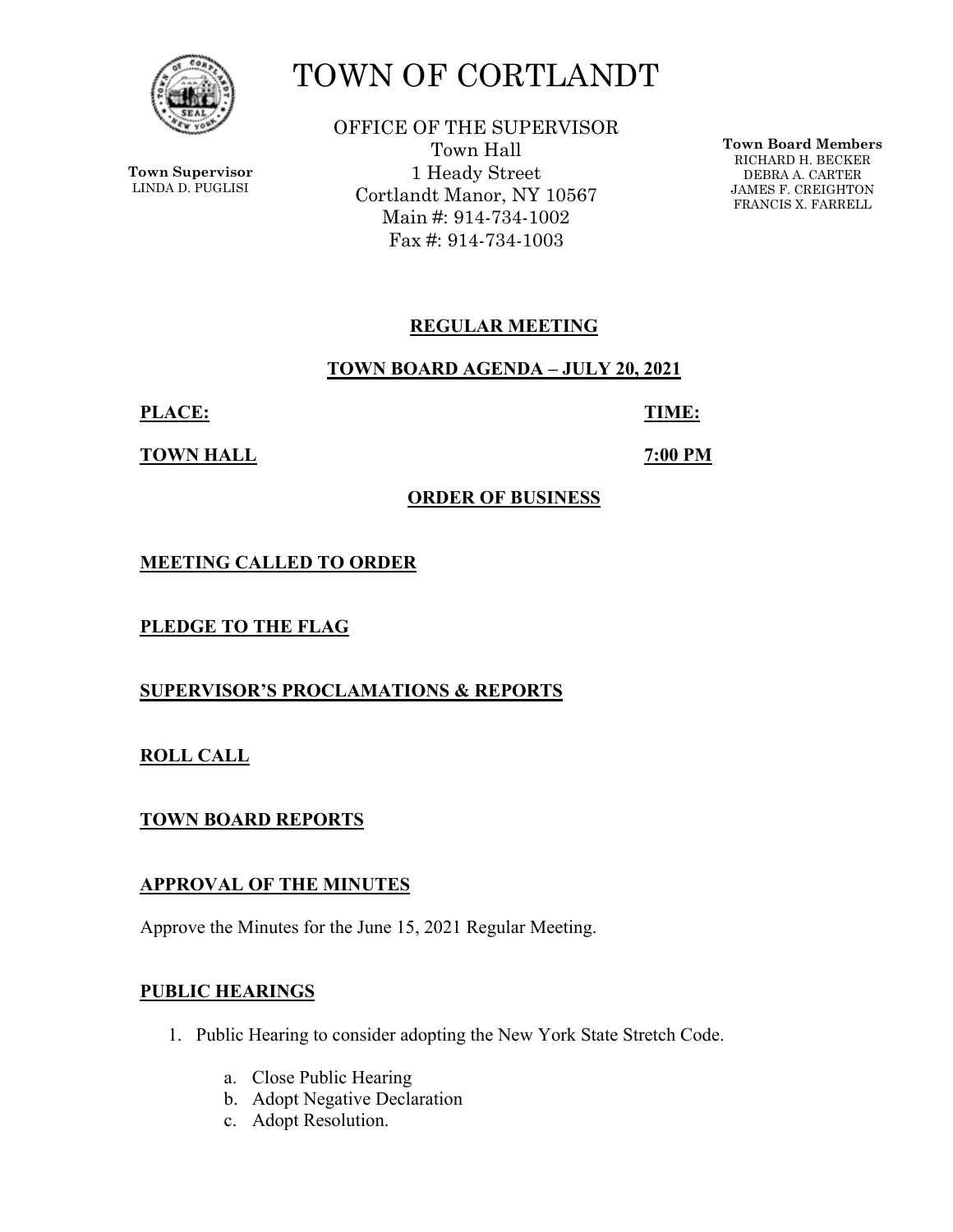Town Board Agenda July 20, 2021 Page 2

- 2. Public Hearing to consider Zoning Text Amendments at 119 Oregon Road.
	- a. Close Public Hearing
	- b. Adopt Negative Declaration
	- c. Adopt Resolution

#### **HEARING OF CITIZENS – AGENDA ITEMS ONLY**

#### **REPORTS Receive and File the following:**

For the Month of June from the Office of the Aging, Receiver of Taxes and the Town Clerk.

#### **OLD BUSINESS: Receive and File the following:**

- 1. Letter from Supervisor and Town Board to Con Edison demanding restoration of roads damaged by gas pipeline project.
- 2. Report from the Town Comptroller and Director of DOTS RE: Blink Electric Vehicle Charging Stations in the Town.
- 3. Expanded EAF by NRP for their application proposed for the Colonial Terrace location at 119 Oregon Road.
- 4. Letter from NYS DOT regarding ADA sidewalks and curb ramps along Albany Post Road.
- 5. Letter from Supervisor Puglisi to NYS EFC for an extension of the Montrose Area Sewer Grants.

#### **NEW BUSINESS Receive and File the following:**

- 1. Sustainability Report from Councilman James Creighton.
- 2. Letter from Resident requesting additional sidewalks and a sidewalk network in the Montrose area; Refer to DOTS.
- 3. Letter from the Deputy Town Attorney to Timothy Burns, Director and P.E. of the NYS Environmental Facilities Corporation regarding the proposed Furnace Woods Sewer District.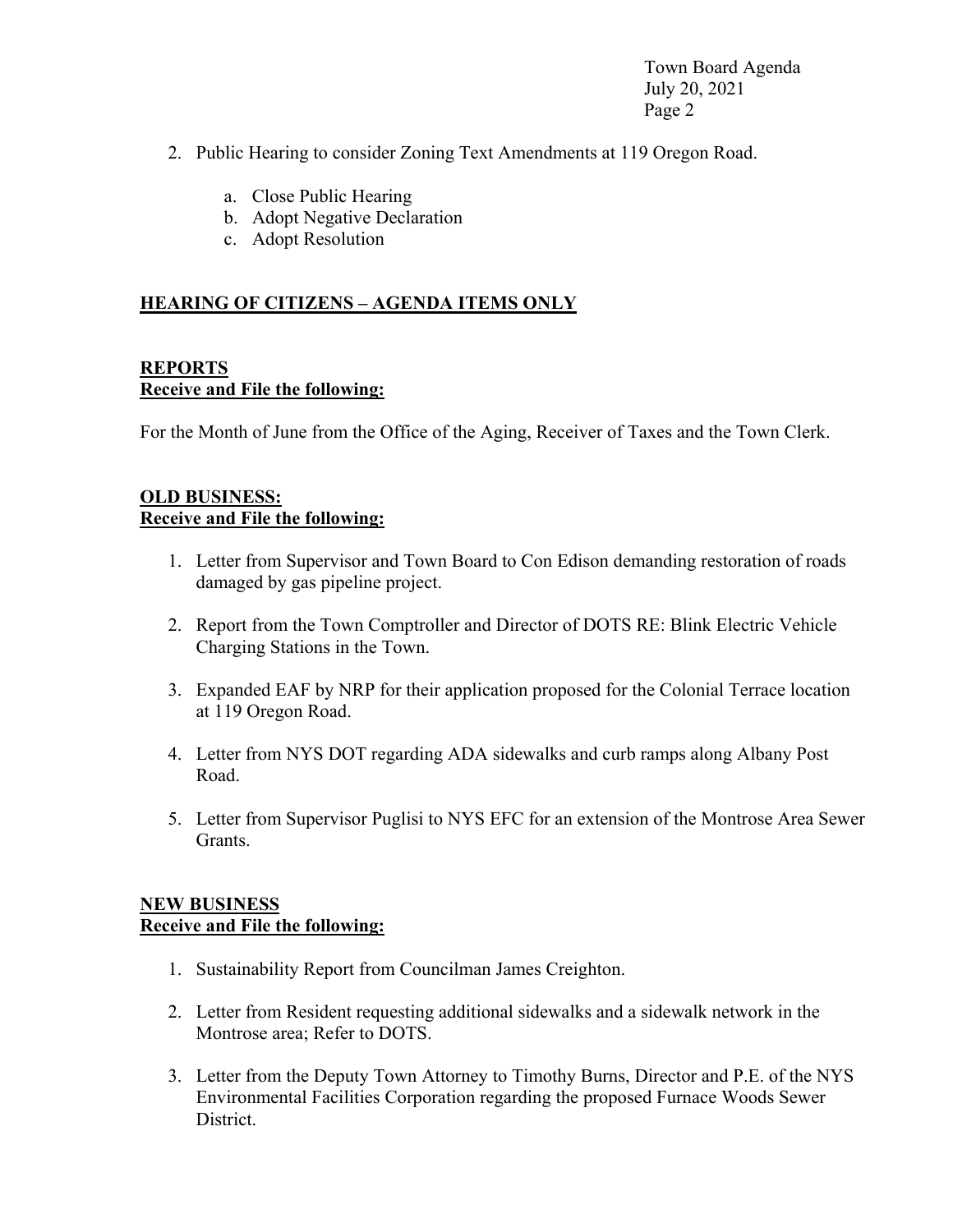Town Board Agenda July 20, 2021 Page 3

- 4. Letter from Peekskill/Cortlandt Amateur Radio Association Inc. requesting locating an amateur UHF voice repeater radio at the Croton Park Colony water storage tank; Refer to DES and Legal.
- 5. Letter from resident of Locust Avenue regarding speeding; Refer to DES.
- 6. Request from owner of Paradise Restaurant regarding parking.

## **RESOLUTIONS**

- 1. Authorize a settlement with Traveler's Insurance for a claim on Bungalow Road.
- 2. Authorize a settlement with property owner of 43 Hollowbrook Lane.
- 3. Authorize the purchase of a property adjacent to the Town of Cortlandt's highway garage.
- 4. Relinguish the Town of Cortlandt's rights to improve a portion on  $12<sup>th</sup>$  Street in Verplanck.
- 5. Receive, File and Accept Independent Auditor's Report for the Town of Cortlandt.
- 6. Agenda Items for DOTS:
	- a. Direct DOTS staff to submit an application for a state mobility and environmental mitigation grant.
	- b. Amend Resolution 167-21 and Award TE Contract 2021.04 Croton Avenue Pickleball Courts
	- c. Authorize Agreement with Weston and Sampson to prepare plans and report for the Indian Brook Croton Gorge Overlay Zone.
	- d. Authorize DOTS to apply through the CFA for a NYS Parks Department grant for landscape improvements at the Quarry Park in Verplanck.
	- e. Authorize DOTS to prepare an RFP for engineering consulting services to prepare a feasibility assessment and engineering map, plan and report for the Annsville Creek Sewer District.
	- f. Authorize DOTS to prepare an RFP for engineering consulting services to prepare design documents and specifications for bid for the repair of a bridge spanning the Cortlandt Creek, designated BID 2262420 – Highland Drive.